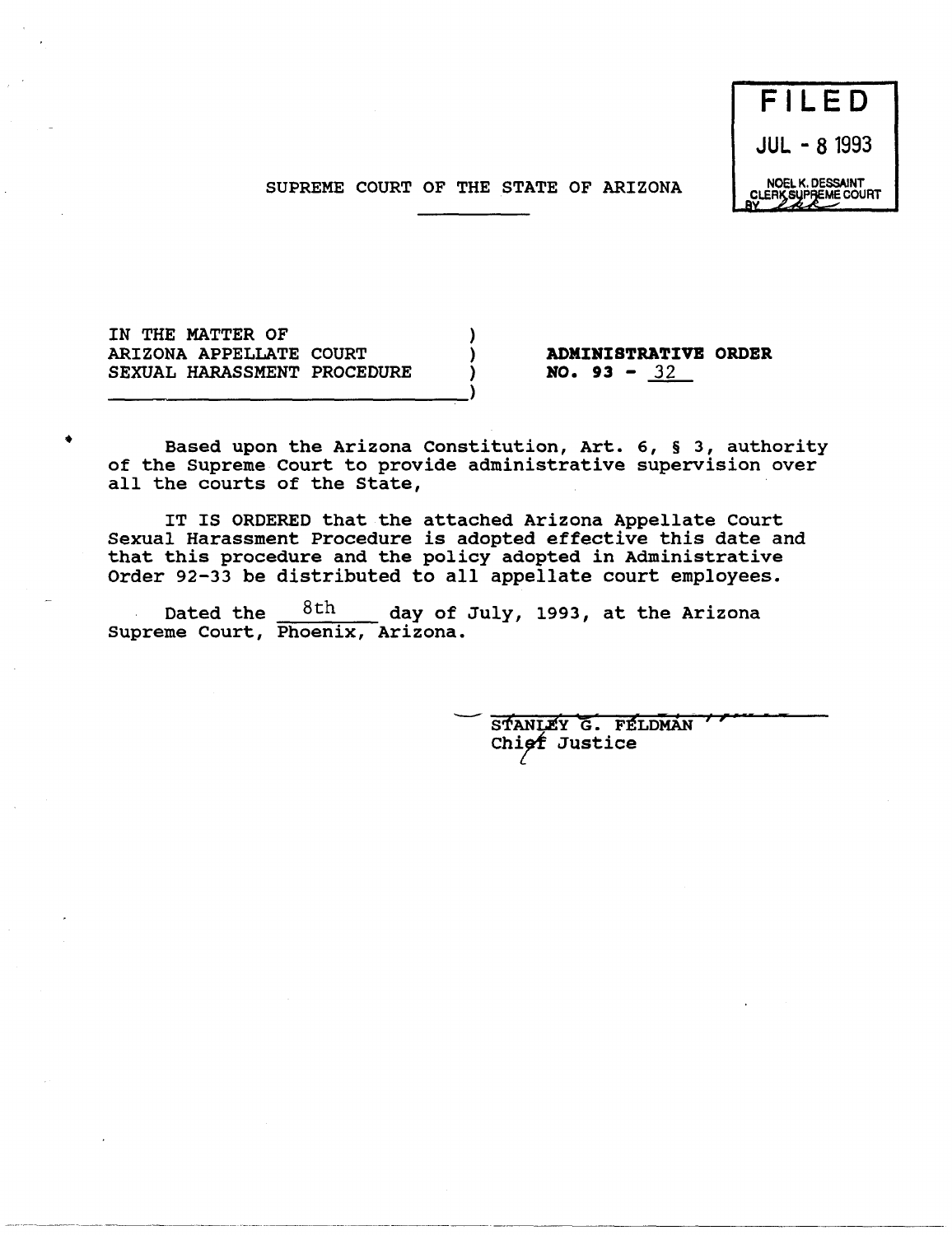# **Arizona Appellate Court Sexual Harassment Prooedure**

#### **A. REPORTING OPTIONS**

Any perceived sexual harassment shall be reported for either informal consultation or formal investigation. The person reporting sexual harassment shall have the option to choose either informal consultation or formal investigation. Informal consultation is not a prerequisite to filing an Employee Conduct Complaint form which prompts a formal investigation.

- 1. Supreme Court employees may initiate informal consultation through the employee's immediate supervisor, any of the supervisor's superiors, or the Supreme Court's Human Resources Officer. Formal investigation may be initiated by filing an Employee Conduct Complaint form signed by the complainant with the Supreme Court's Human Resources Officer.
- 2. Court of Appeals employees may initiate informal consultation through the employee's immediate supervisor, any of the supervisor's superiors, or the Chief Judge of the appropriate division or the Chief Judge'S designee. Formal investigation may be initiated by filing an Employee Conduct Complaint form signed by the complainant with the Chief Judge of the appropriate division or the Chief Judge's designee.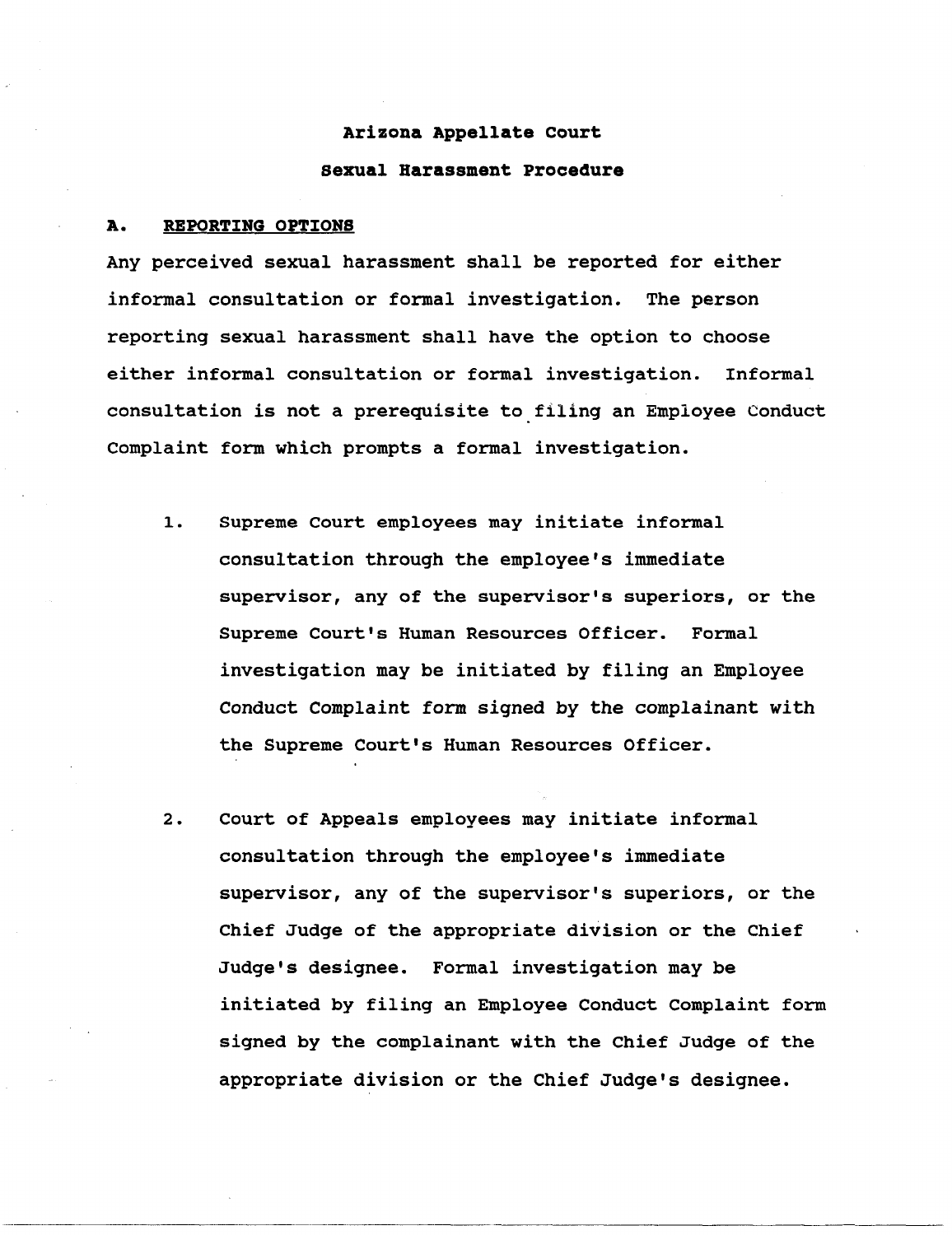Persons who are not employees of the Arizona appellate courts may report perceived sexual harassment by appellate court employees in the course of their employment to any appellate court supervisor. A supervisor receiving such a report shall document the report and forward this documentation to the Human Resources Officer if the subject of the report is a Supreme Court employee or to the appropriate Chief Judge or Chief Judge's designee if the subject of the report is a Court of Appeals employee.

## **B. INFORMAL CONSULTATION**

The person receiving the report may serve in an advisory capacity to any person reporting perceived sexual harassment pursuant to this policy and may counsel informally with the subject of the report to resolve the problem. If not already involved, the consultation process should be discussed with the Supreme Court's Human Resources Officer if the reporting employee is employed by the Supreme Court or with the Chief Judge of the appropriate division or the Chief Judge's designee if the reporting employee is employed by the Court of Appeals.

1. If the matter is resolved to the satisfaction of the person who reported sexual harassment, all persons are relieved from any duty to report further unless any person who receives the report or who is consulted concerning the report finds the allegations of sexual

 $\overline{a}$ 

~-~~----~---~-------- ---~----~--~-------~- ------~------------------~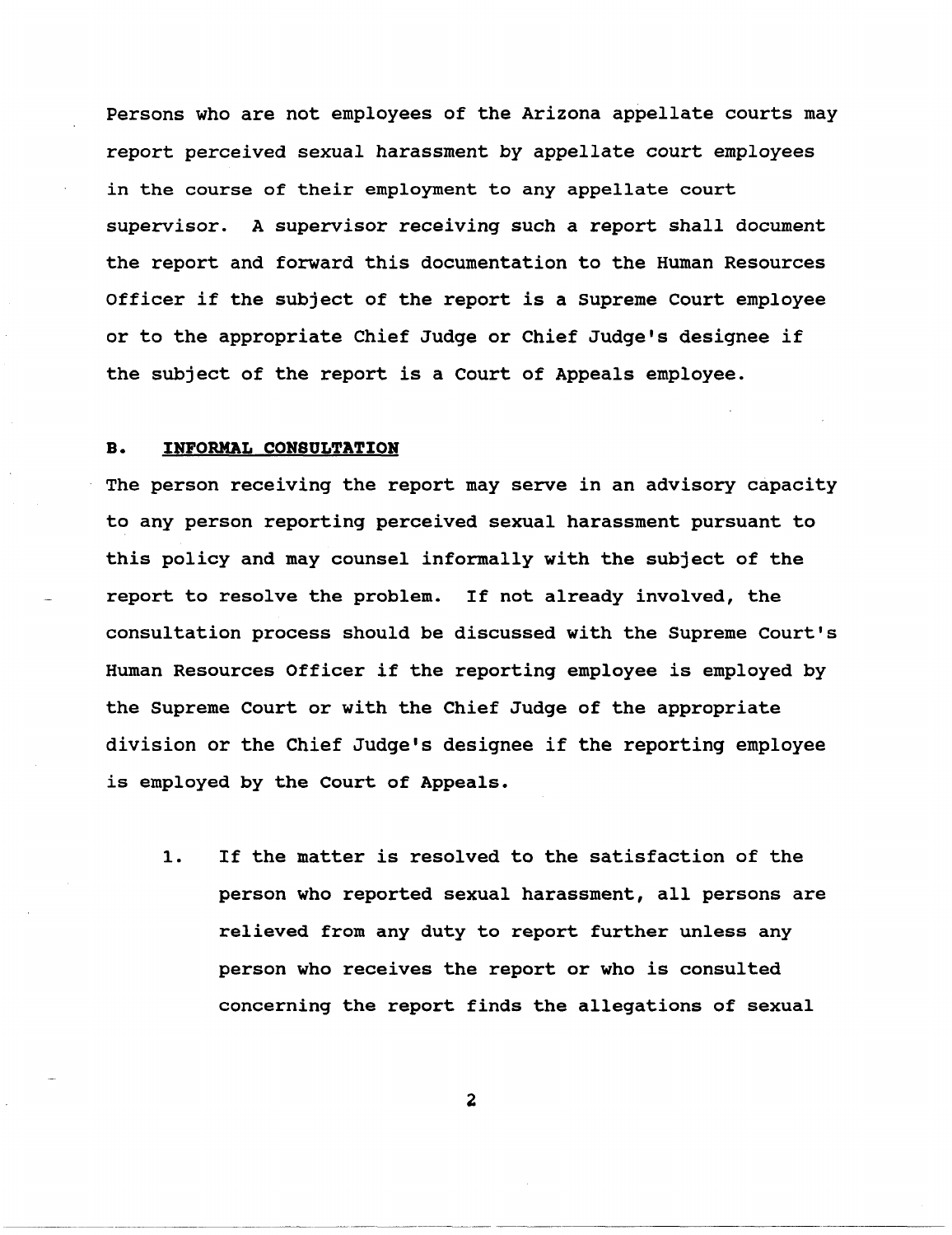harassment to be serious enough to warrant a formal investigation.

- 2. If the subject of the report is not supervised by the person who receives the report, the matter shall be referred to a supervisor who supervises both the reporting employee and the subject of the report or, if there is no such supervisor, to the Human Resources Officer or the appropriate designee.
- 3. If the matter cannot be resolved because the parties or the person receiving the report do not agree upon a resolution, the matter shall proceed for formal investigation. If such a report involves alleged harassment by a judge, the matter shall be filed with the Commission on Judicial Conduct.
- 4. If the subject of the report is not an employee of the appellate courts, the matter shall be referred to the Human Resources Officer or the appropriate designee for immediate and appropriate action in consultation with the Legal Services Officer.

#### **c. FORMAL INVESTIGATION**

An Employee Conduct Complaint form, describing the conduct perceived as sexual harassment may be filed with the Supreme

3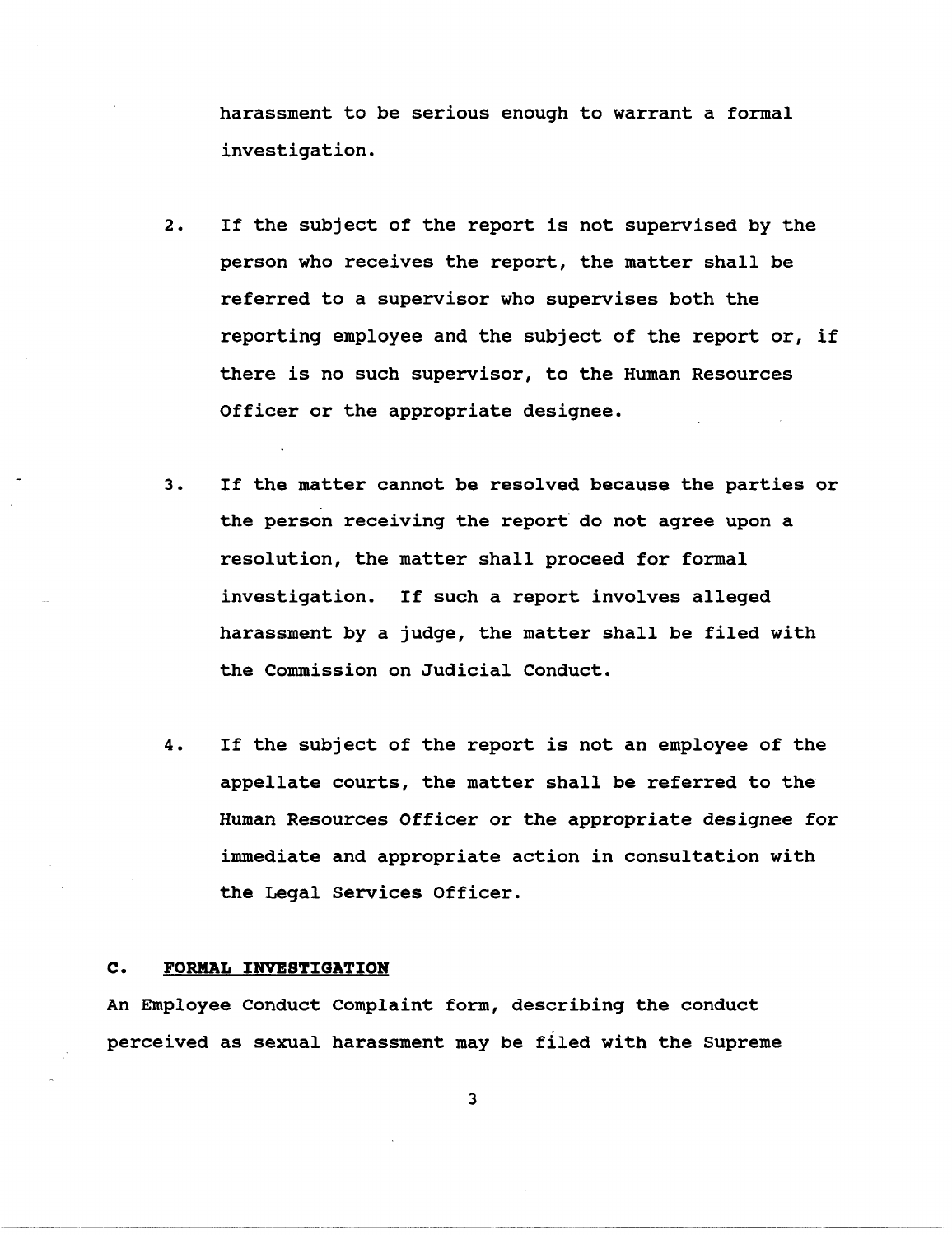Court's Human Resources Officer or the Chief Judge or the Chief Judge's designee as provided in paragraph A for formal investigation or with the appropriate federal or state agency. Complaints of sexual harassment involving the Chief Judge's designee or the Human Resources Officer shall be filed with the Chief Judge or the Supreme Court Legal Services Officer respectively, who shall proceed as set forth below in place of the Chief Judge or Human Resources Officer.

- 1. The person responsible for investigating any sexual harassment complaint or with recommending or instituting any disciplinary action shall proceed in a fair and appropriate manner.
- 2. The investigator shall work with appropriate management personnel to obtain and evaluate all evidence relevant to the report. The investigator may review personnel records and other documents to acquire all pertinent facts. The investigator shall separately interview the complainant, the alleged harasser and any witnesses they identify.
- 3. The investigator shall issue a written report which includes a finding as to whether the alleged conduct occurred, a conclusion as to whether the conduct which occurred was sexual harassment, and a recommendation of

4

------------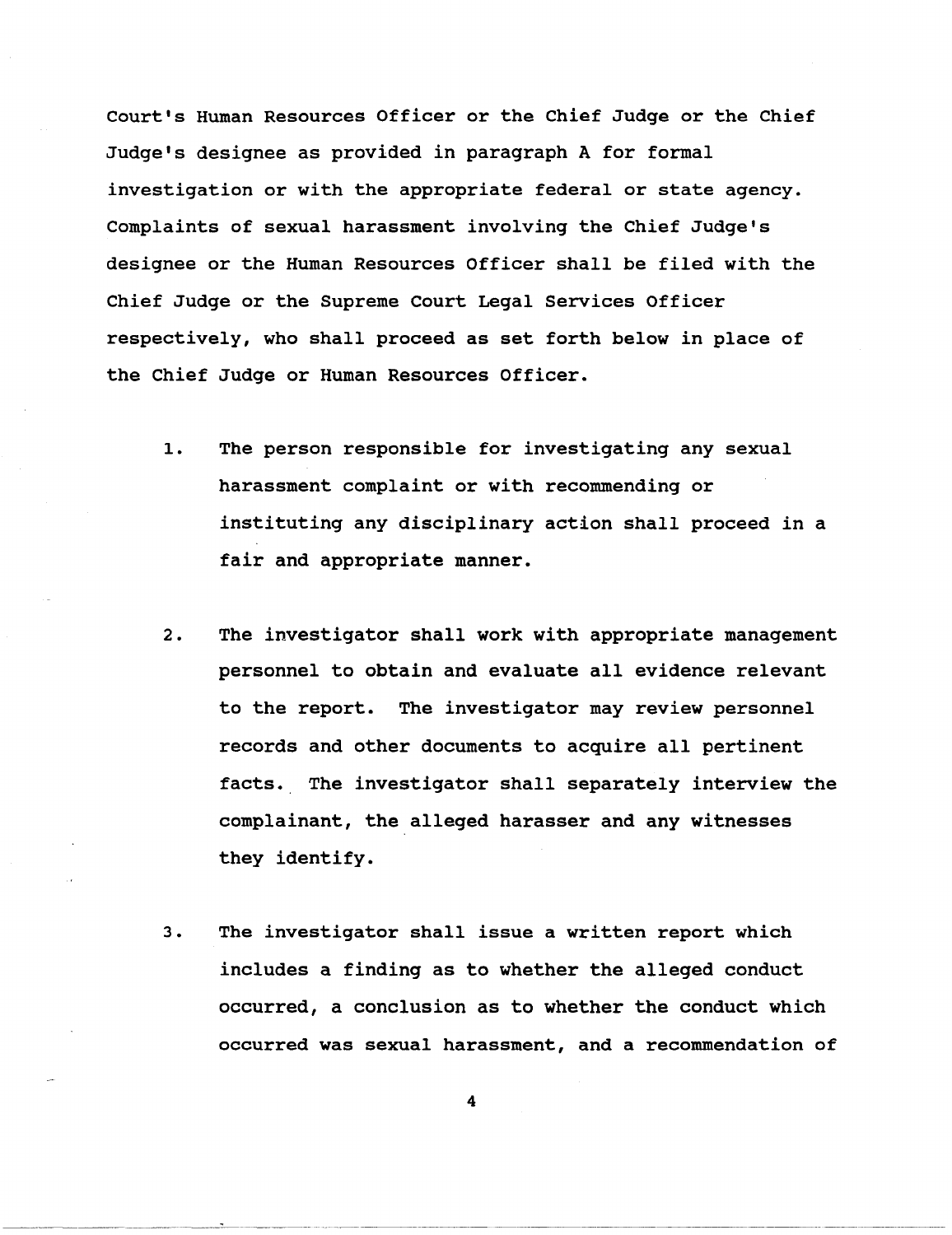any appropriate corrective or disciplinary action up to and including dismissal.

- 4. A copy of the investigator's report shall be forwarded to the complainant, to the appropriate supervisor in the complainant's chain of supervision, to the alleged harasser and to the appropriate supervisor in the alleged harasser's chain of supervision, and if appropriate, to the Administrative Director, and to the Chief Justice or the Chief Judge of the respective division of the Court of Appeals.
- 5. The complainant and the alleged harasser may respond in writing within 7 working days to the investigator's report with copies to all persons who received copies of the report.

## **D. DISCIPLINARY ACTION**

Responsible officials in the alleged harasser's chain of supervision shall consider the investigator's report and proceed with appropriate disciplinary action if disciplinary action is needed. Prior to any disciplinary action for sexual harassment, the alleged harasser shall be advised of the grounds for discipline and have an opportunity to respond.

5